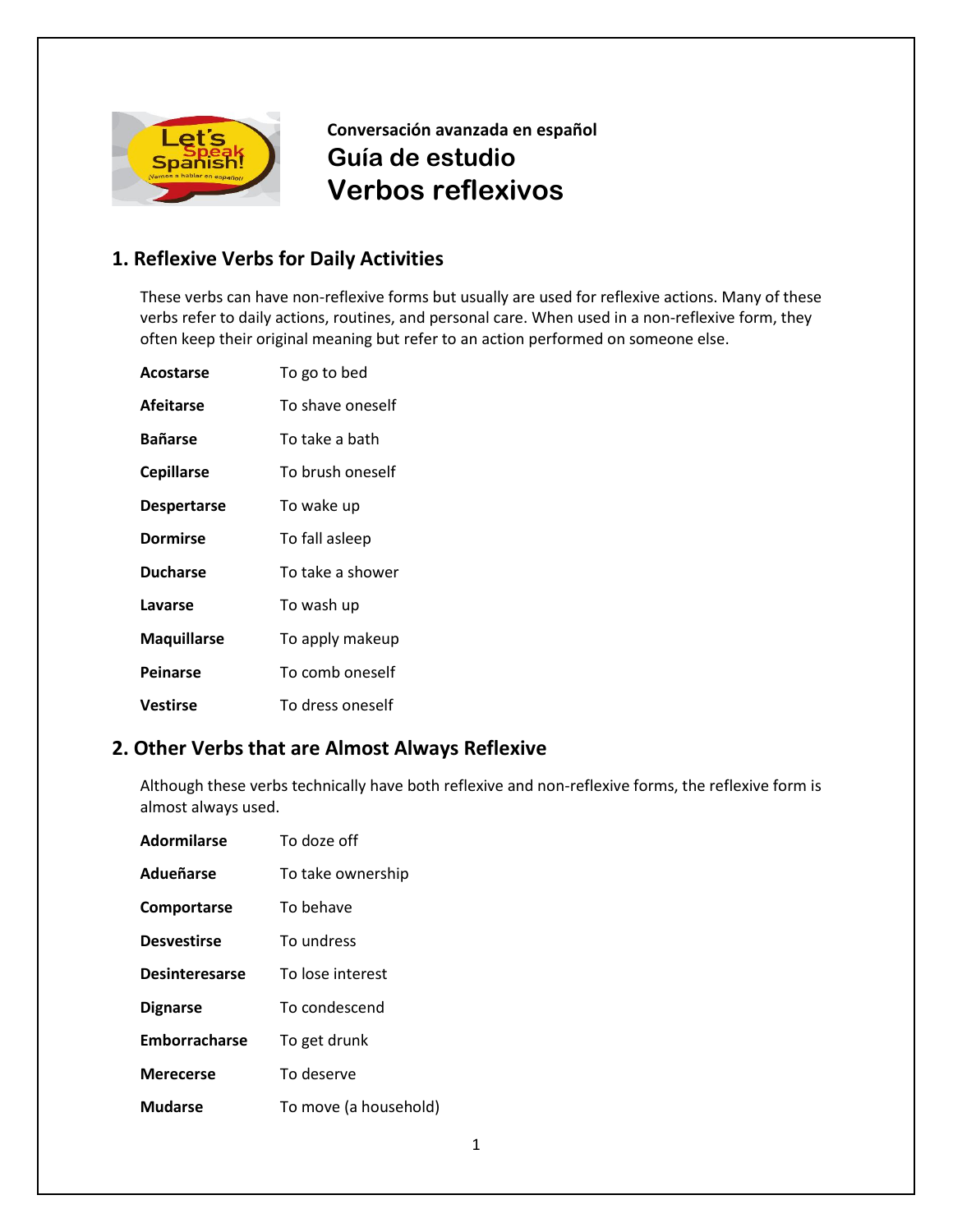| <b>Preocuparse</b> | To worry          |
|--------------------|-------------------|
| <b>Sincerarse</b>  | To open up        |
| <b>Suicidarse</b>  | To commit suicide |

### **3. Reciprocal Reflexive Verbs.**

Reciprocal reflexives usually indicate that the action is being performed by two or more subjects at the same time.

| Apoyarse:   | To support each other (Ellos se apoyan)  |
|-------------|------------------------------------------|
| Ayudarse:   | To help each other (Ellos se ayudan)     |
| Conocerse:  | To know each other (Ellos se conocen)    |
| Saludarse:  | To greet each other (Ellos se saludan)   |
| Golpearse:  | To hit each other (Ellos se golpean)     |
| Contarse:   | To tell each other (Ellos se cuentan)    |
| Lastimarse: | To hurt each other (Ellos se lastiman)   |
| Pelearse:   | To fight each other (Ellos se pelean)    |
| Insultarse: | To insult each other (Ellos se insultan) |

Note: There's no need to add reciprocal phrases or words like "el uno al otro" at the end of the sentence, because reciprocal reflexives already tell us that the action is being performed by two subjects to each other.

## **4. Reflexive / Preposition Combinations**

These reflexive verbs are frequently used in combination with a preposition.

| Acordarse de              | To remember                             |
|---------------------------|-----------------------------------------|
| Arrepentirse de           | To regret                               |
| Atreverse a               | To dare                                 |
| Asegurarse de             | To make sure of                         |
| Dedicarse a               | To be dedicated to (to do for a living) |
| Despedirse de             | To say goodbye to                       |
| Emocionarse de (por) algo | To get excited about something          |
| <b>Esforzarse por</b>     | To make and effort to                   |
| Enterarse de              | To find out about                       |
| Fijarse en                | To take notice of                       |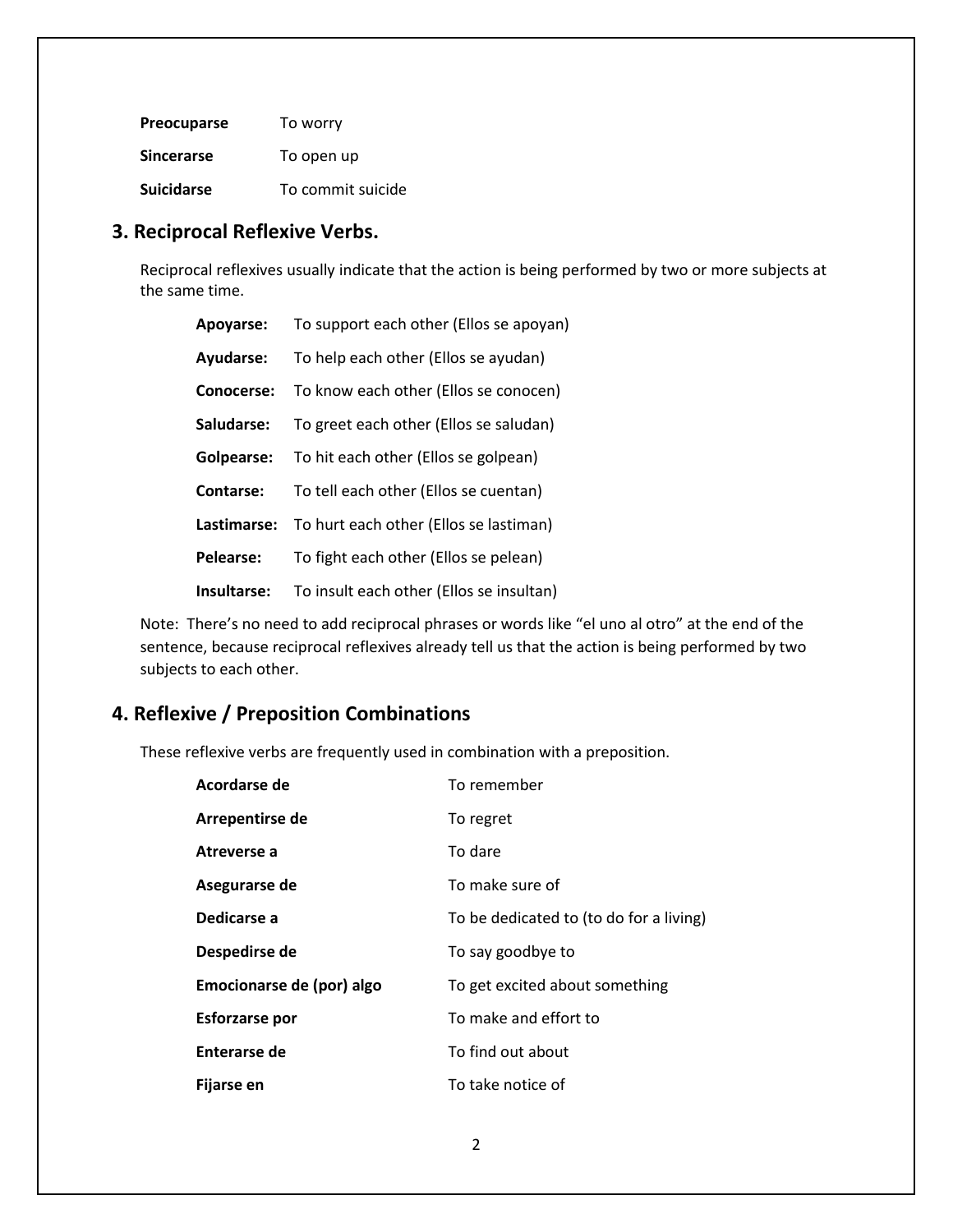| Inscribirse por (internet) | To sign up for (internet)  |
|----------------------------|----------------------------|
| Inscribirse en (un curso)  | To sign up for (a class)   |
| Morirse de                 | To die of                  |
| Negarse a                  | To refuse to               |
| Ofrecerse para             | To volunteer for           |
| Ofrecerse a (hacer algo)   | To offer to (do something) |
| Ofrecerse de               | To volunteer for           |
| Olvidarse de               | To forget about            |
| Parecerse a                | To look like               |
| Preocuparse por            | To worry about             |
| Prepararse para            | To prepare for             |
| Quejarse de                | To complain about          |
| Reírse de                  | To make fun of             |
| Sorprenderse de            | To be surprised by         |

# **5. Verbs with Different Non-Reflexive and Reflexive Meanings**

These verbs have distinctly different meanings when used in the reflexive versus the non-reflexive.

| <b>Aburrir</b>   | To bore           | <b>Aburrirse</b>   | To get bored                 |
|------------------|-------------------|--------------------|------------------------------|
| Acercar          | To bring closer   | Acercarse          | To get closer                |
| Alegrar          | To cheer up       | <b>Alegrarse</b>   | To cheer onesef              |
| Apagar           | To turn off       | <b>Apagarse</b>    | To go off (la alarma)        |
| Arreglar         | To fix or arrange | <b>Arreglarse</b>  | To dress up                  |
| Asustar          | To scare          | <b>Asustarse</b>   | To get scared                |
| Caer             | To fall           | Caerse (por) (de)  | To fall over (down) (off)    |
| <b>Callar</b>    | To silence        | <b>Callarse</b>    | To shut up                   |
| Cansar           | To tire or annoy  | Cansarse           | To get tired                 |
| Casar            | To marry          | Casarse            | To get married               |
| Cuidar           | To look after     | <b>Cuidarse</b>    | To take care                 |
| <b>Despedir</b>  | To fire           | Despedirse de      | To say goodbye to            |
| <b>Divertir</b>  | To amuse          | <b>Divertirse</b>  | To have a good time          |
| <b>Doler</b>     | To hurt           | <b>Dolerse</b>     | To grieve                    |
| <b>Encontrar</b> | To find           | <b>Encontrarse</b> | To find (someone or oneself) |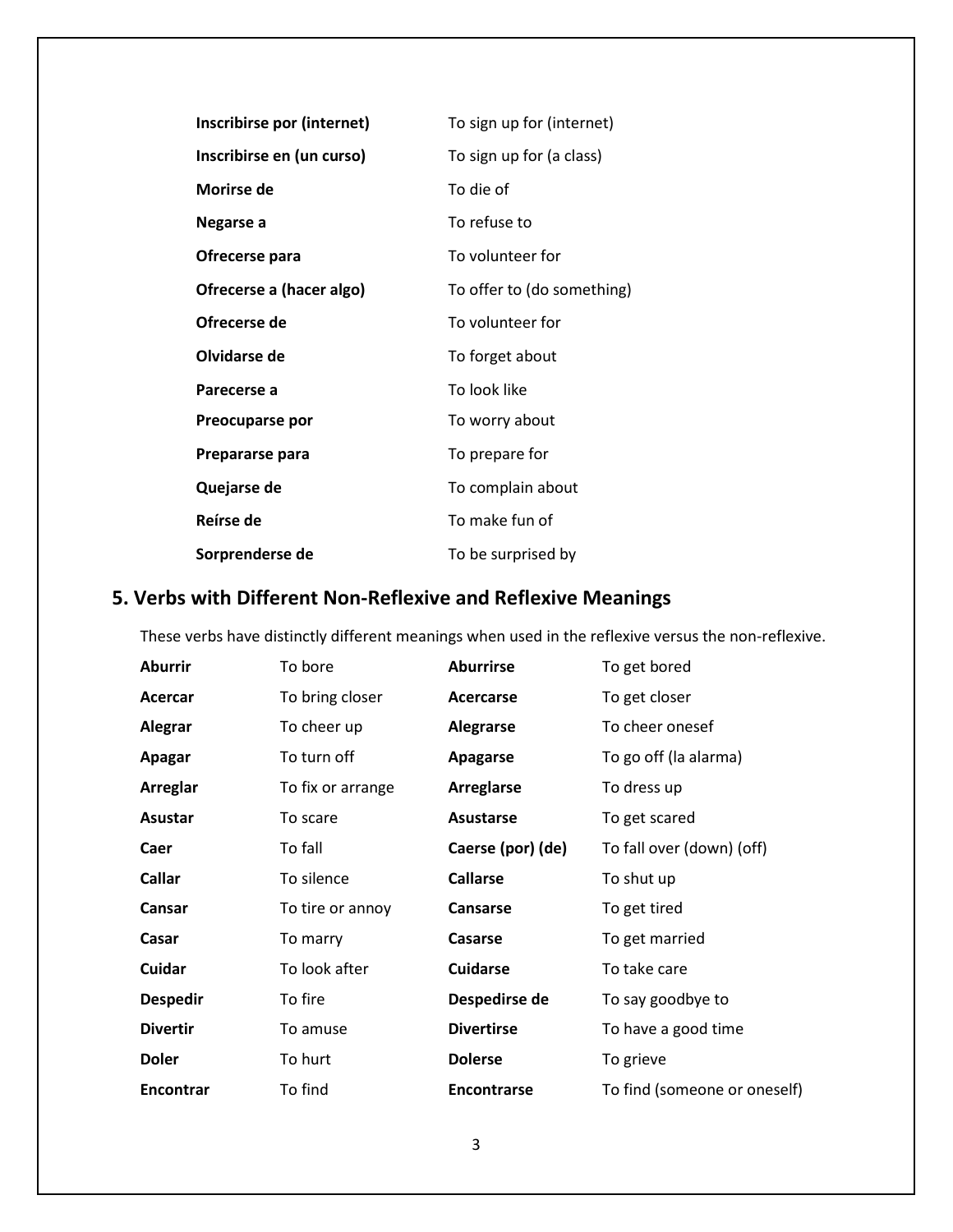| <b>Enfriar</b>    | To cool              | <b>Enfriarse</b>      | To get cold                      |
|-------------------|----------------------|-----------------------|----------------------------------|
| Enojar            | To anger             | Enojarse              | To get angry                     |
| <b>Enriquecer</b> | To enrich            | <b>Enriquecerse</b>   | To get rich                      |
| <b>Enterar</b>    | To inform            | <b>Enterarse</b>      | To find out                      |
| <b>Esforzar</b>   | To strive            | <b>Esforzarse por</b> | To make an effort to             |
| <b>Esperar</b>    | To wait, hope        | <b>Esperarse</b>      | To be expected                   |
| <b>Establecer</b> | To establish         | <b>Establecerse</b>   | To establish oneself / settle in |
|                   |                      | <b>Echar raíces</b>   | To put down roots                |
| Acostar           | To lay down          | Acostarse             | To lie down                      |
| <b>Estresar</b>   | To stress            | <b>Estresarse</b>     | To get stressed                  |
| <b>Faltar</b>     | To miss              | <b>Faltarse</b>       | To lack                          |
| Frustrar          | To frustrate         | <b>Frustarse</b>      | To be frustrated                 |
| <b>Inscribir</b>  | To enroll, inscribe  | <b>Inscribirse</b>    | To register                      |
| <u>Ir</u>         | To go                | <b>Irse</b>           | To leave                         |
| Levantar          | To pick up           | Levantarse            | To get up / stand up             |
| Llamar            | To call              | Llamarse              | To be called/named               |
| <b>Mejorar</b>    | To improve something | <b>Mejorarse</b>      | To improve oneself               |
| <b>Negar</b>      | To deny              | <b>Negarse</b>        | To decline or refuse             |
| Ocupar            | To occupy or fill    | Ocuparse              | To take care of something        |
| <b>Parecer</b>    | To seem              | <b>Paracerse</b>      | To look alike or the sme         |
| Perder            | To lose              | Perderse              | To become lost / miss something  |
| Poner             | To put               | <b>Ponerse</b>        | To put on                        |
| Quedar            | To fit               | Quedarse              | To stay                          |
| Quitar            | To remove            | <b>Quitarse</b>       | To take off                      |
| Retirar           | To remove            | <b>Retirarse</b>      | To back out or retire            |
| Reir              | To laugh             | Reírse                | To laugh oneself                 |
| Reunir            | To gather            | Reunirse              | To get together                  |
| Secar             | To dry               | <b>Secarse</b>        | To dry up                        |
| Sentar            | To sit or set        | Sentarse              | To sit down                      |
| <b>Sentir</b>     | To feel something    | <b>Sentirse</b>       | To feel oneself                  |
| <b>Subir</b>      | To go up             | <b>Subirse</b>        | To get in or on                  |
| Ver               | To see               | <b>Verse</b>          | To be seen as                    |
| <b>Volver</b>     | To return            | <b>Volverse</b>       | To become                        |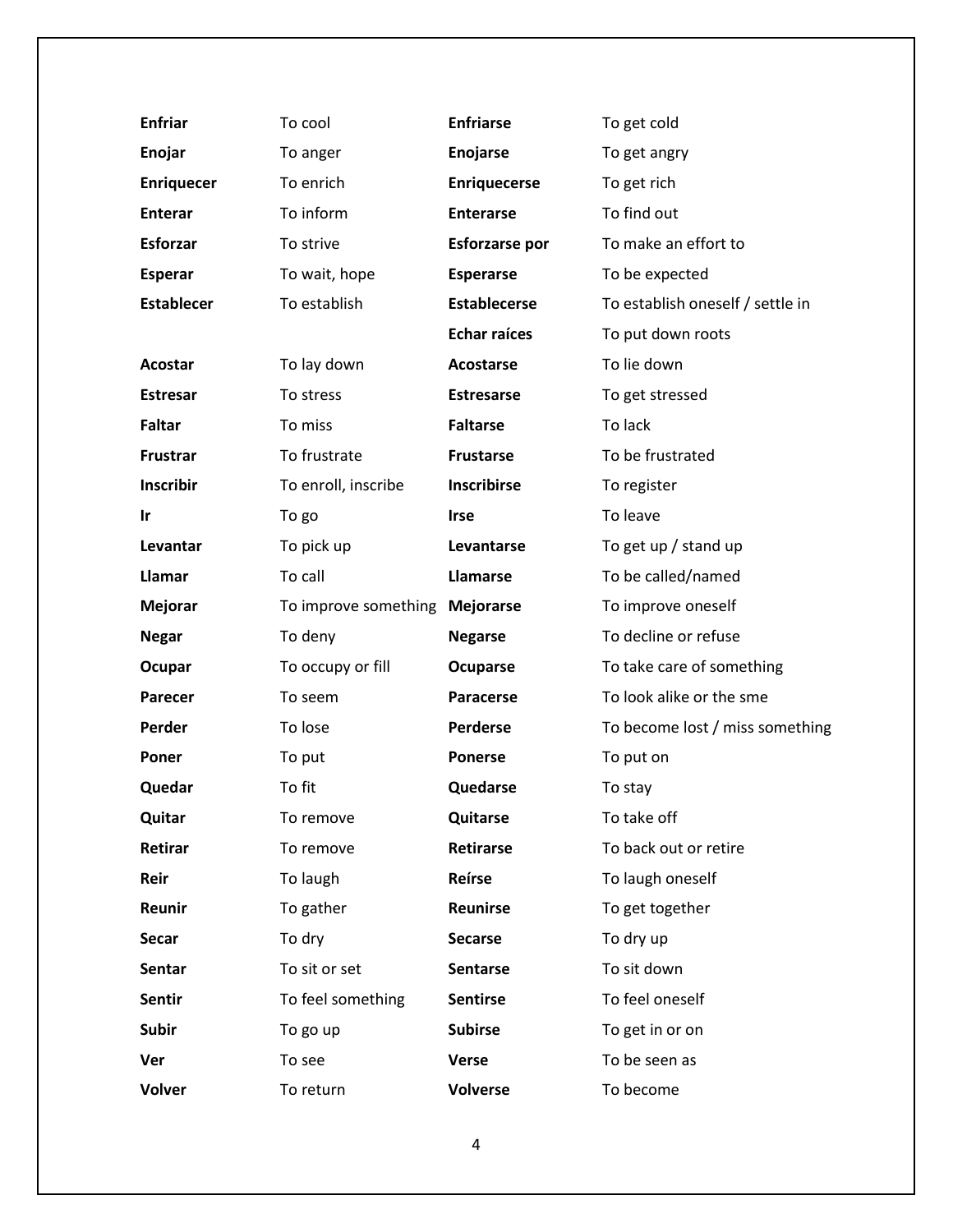### **6. Darse, Ponerse**

Darse and ponerse are frequently used with other words to express a reflexive action.

#### **Darse:**

| To realise             | Darse cuenta de (Me di cuenta de que estaba equivocada) |
|------------------------|---------------------------------------------------------|
| To hurry               | Darse prisa (Me di prisa para ir al mercado)            |
| To shake hands         | Darse las manos (Nos dimos las manos)                   |
| To turn around         | Darse la vuelta (Me di la vuelta)                       |
| To give up             | Darse por vencido (Me di por vencido)                   |
| <b>Ponerse:</b>        |                                                         |
| To put on              | <b>Ponerse</b> (Me puse la camisa)                      |
| To become              | Ponerse (Me puse enojado)                               |
| To begin to            | Ponerse a (Me puse a trabajar)                          |
| To stand up            | Ponerse de pie (Me puse de pie)                         |
| To keep up or catch up | Ponerse a (Me puse al día. Me puse al corriente.)       |

### **7. To Become or Change**

The concept of becoming or changing can be expressed by a large number of reflexive and non-reflexive verbs.

- **Ponerse** means "to become" for temporary conditions such as emotions or health.
	- o "Me puse enojado(a)"
- **Hacerse** means "to become" for conditions more permanant, such as rich or well-known**.**
	- o "Pablo se hizo rico"
	- o "María se hizo conocida."
- **Llegar a ser** means "to come to be."
	- o "Jorge llegó a ser doctor."
- **Resultó ser (estar)** means "turned out to be."
	- o "Juan resultó ser muy listo."
	- o "Juan resultó estar equivocado."
- **Resulta que** means "it turns out that."
	- o "Resulta que era una mentira."
- **Volverse** means "turn into" when unexpected or sudden.
	- o "Él se volvió loco."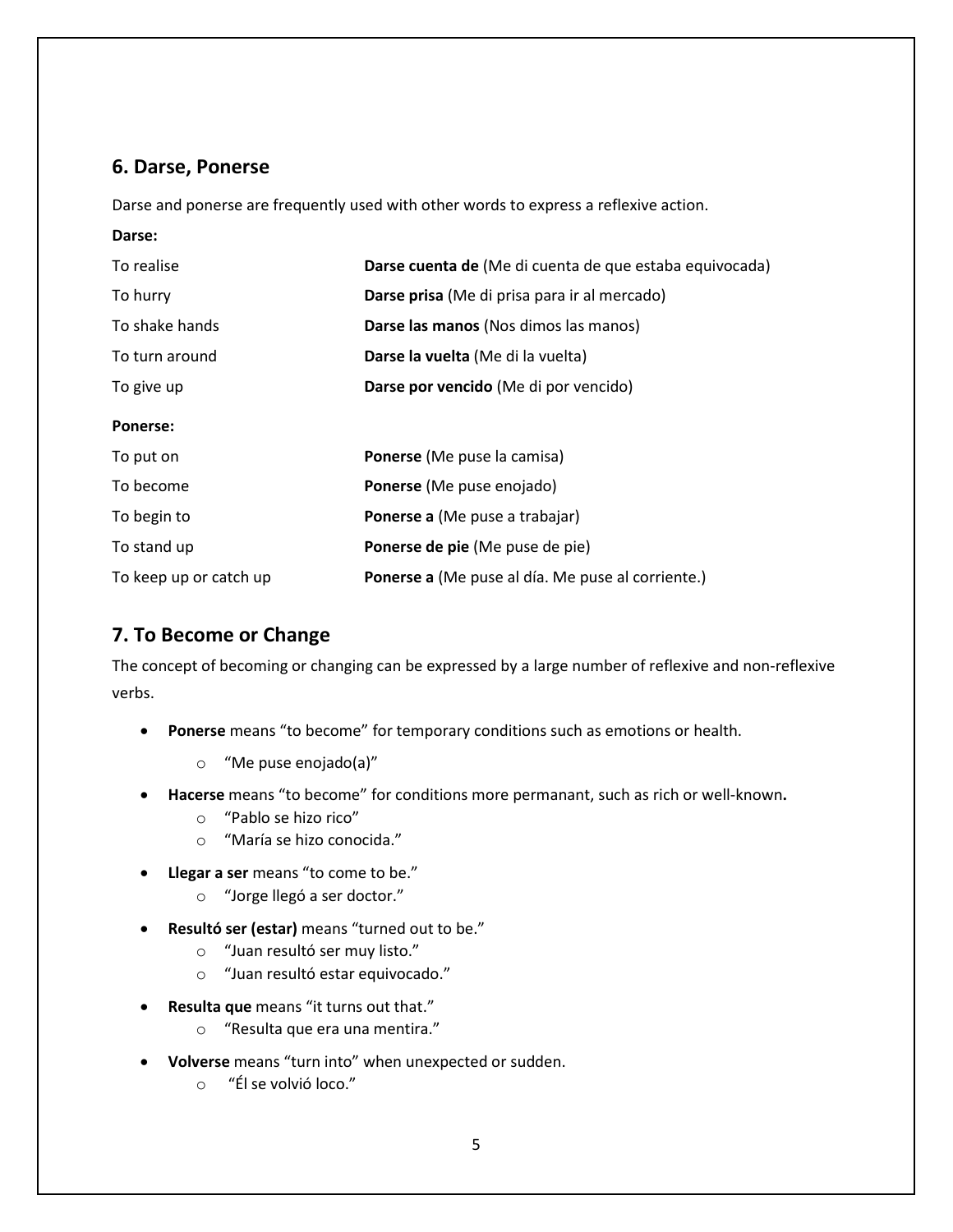- **Transformarse** and **Convertirse** are used especially for physical and organic changes.
	- o "Un niño se transforma en un hombre."
	- o "La oruga se convirtió en mariposa"
- **Note.** It is important to remember there are many verbs that can mean "to become" in the reflexive. Examples include:
	- o **Aburrirse**
	- o **Enojarse**
	- o **Enfermarse**
	- o **Cansarse**
	- o **Preocuparse**

### **8. To Keep or Continue**

The concept of continuing or keeping at something also can be expressed by a large number of reflexive and non-reflexive verbs.

- **Quedarse con** means to keep a possession:
	- o "Me quedé con el cambio."
	- o "Quédese (quédate) con el cambio"
- **Quedarse** also can mean to stay somewhere:
	- o "Nos quedamos en el hotel"
- **Guardar** means to keep safe or guard:
	- o "Ella guardó la leche en el refri."
	- o "Juan guarda su carro en el garaje."
- **Ahorrar** means to save money
	- o "Mis ahorros" means "my savings"
- **Salvar** means to save a life, the world, a career, etc.
- **Mantener** significa to keep as to maintain something:
	- o "Mantenga limpio su cuarto"
- **Mantenerse** can mean to keep or maintain oneself.
	- o "Me mantengo en buena forma"
	- o "Manténgase en contacto"
- **Mantenerse** also can mean to keep or stay in a direction.
	- o "Manténgase a la derecha"
- **Seguir** can mean to keep or continue with an activity.
	- o "Siga estudiando."